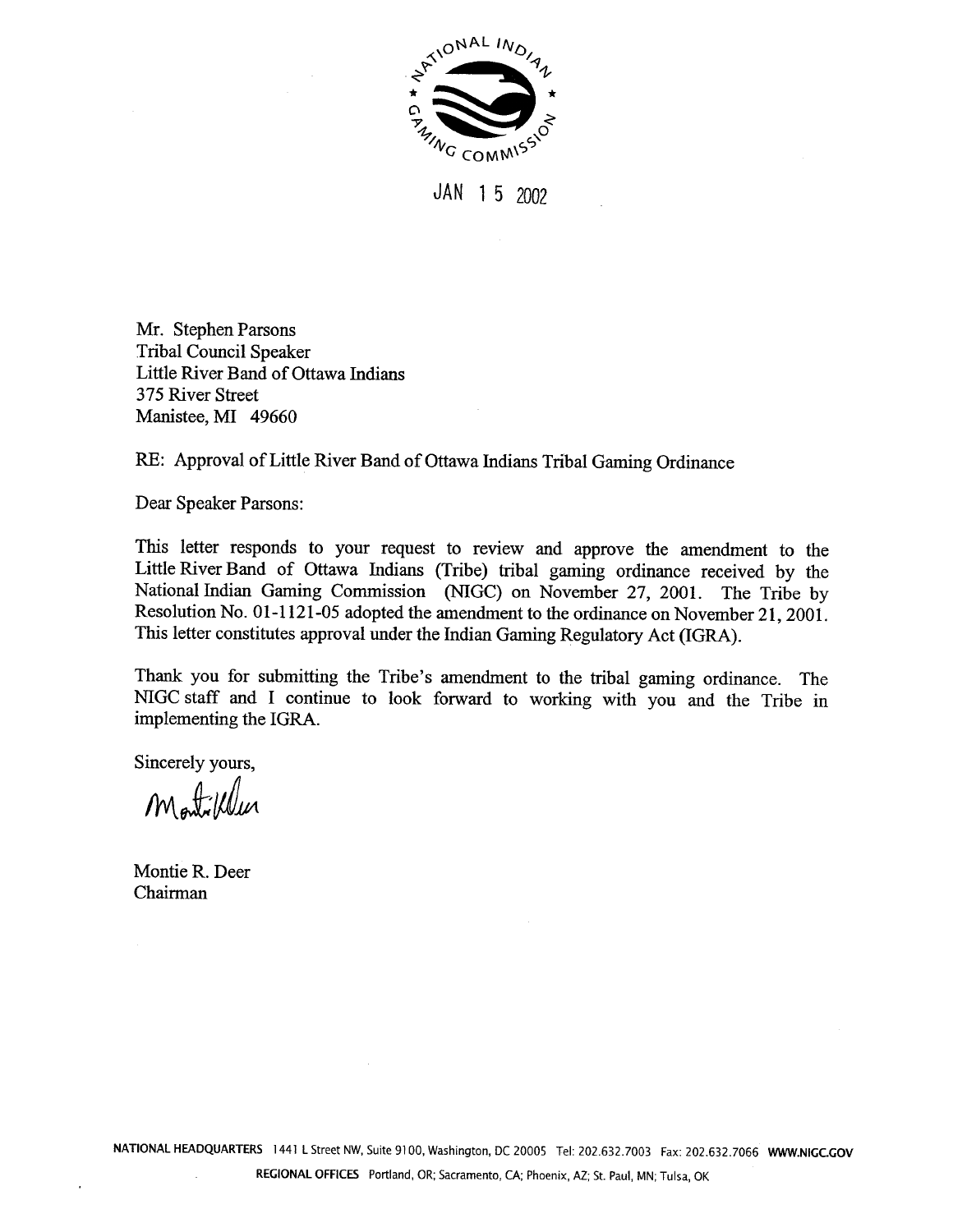$\overline{a}$ 

NOV 2 7 2001

## **LITTLE RIVER BAND OF OTTAWA INDIANS**

1762 U.S. 31 South Manistee, MI 49660  $(231)$  723-8288 (231) 723-8020 Fax

## Resolution # 01-1121- $05$

ption of Emergency Action Affecting the Membership and Terms of the Gaming Commission For a Six Month Period

- WHEREAS, the Tribe's status as a federally-recognized Indian tribe was reaffirmed and restored by Congress pursuant to Public Law 103-324, 108 Stat. 2156 (25 U.S.C. §1300k et seq.); and
- WHEREAS, the Tribe adopted a new Constitution, pursuant to a vote of the membership on May 27, 1998, which Constitution became effective upon its approval by the Assistant Secretary-Indian Affairs on July 10, 1998; and
- WHEREAS, the Tribal Council is authorized under Article IV, Section 7(f) to create regulatory commissions with the power to manage the affairs and enterprises of the Tribe; and
- WHEREAS, the Tribal Council has adopted the Gaming Ordinance, #97-400-01, which creates a Gaming Commission to regulate and provide oversight of the gaming operations; and
- WHEREAS, the Gaming Commission was made up of five members appointed for four year terms, Gaming Ordinance, sec. 4.01 and 4.02; and
- WHEREAS, Gaming Commissions must have a background investigation as well as identification of conflicts of interest which include employment within the gaming operations, Gaming Ordinance, sec. 4.04 and 4.05; and
- WHEREAS, the Gaming Commission had two vacancies as of July 12, 2001 which allowed the Gaming Commission to meet with a quorum; and
- WHEREAS, the Gaming Commission now has four vacancies resulting from two recent resignations; and
- WHEREAS, the Tribal Ogema and Tribal Council have been unable to identify applicants and ratify appointments for members on the Gaming Commission in sufficient numbers and with speed to fill the membership of the Gaming Commission in order for it to meet; and
- WHEREAS, it is important that the Gaming Commission meet in order to make licensing decisions, review activities presented by the Surveillance Department, licensing applications, as well as audits and other reports regarding the gaming operations; and
- WHEREAS, while the Gaming Commission support offices will continue to operate and carry out the daily responsibilities of oversight of gaming operations but have no decision making body which can respond to or direct those activities; and